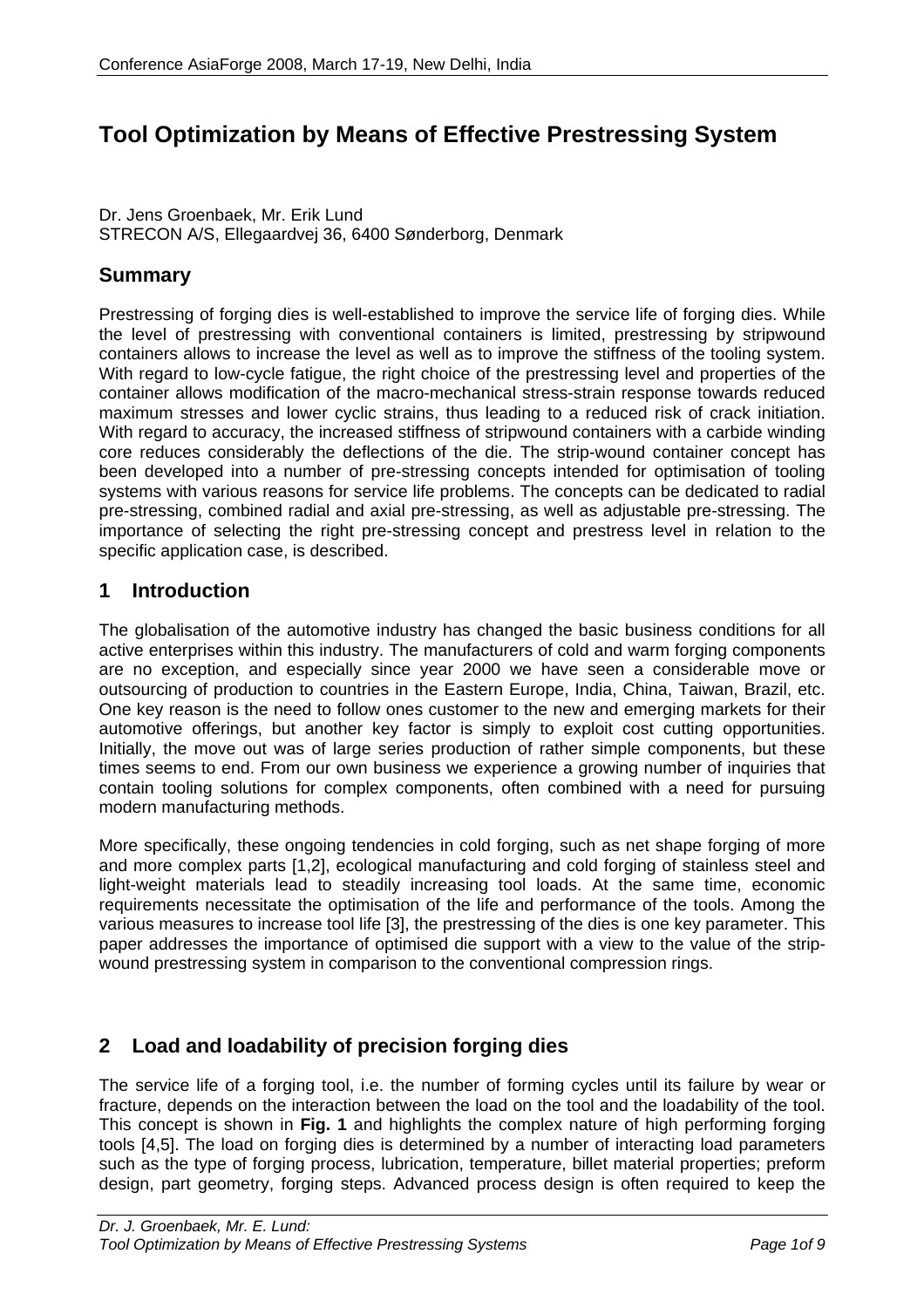loads at moderate levels, and can be pursued through means of process simulation and special process designs, e.g. the divided flow method in closed die forging [6]. Despite the value of such analytical tools, they cannot always provide sufficient solutions to high loaded tool designs. In short, - the more complex the part geometry, - the larger the degree of net shape forging, the fewer the forging operations, - the tougher the billet material, and - the colder the forging operation, the higher will the resulting tool loads be. The higher the tool loads, the higher the need will be for tool systems that can withstand and/or reduce the damaging influence of these load conditions.

| <b>LOAD</b><br><b>ON THE TOOL</b>                                                                                                        |                                                                                                                                                                                                         | <b>LOADABILITY</b><br>OF THE TOOL                                                                                                                                                                                                 |                                                                                                                                                                     | <b>PERFORMANCE</b><br>OF THE TOOL                                                                                                                                           |
|------------------------------------------------------------------------------------------------------------------------------------------|---------------------------------------------------------------------------------------------------------------------------------------------------------------------------------------------------------|-----------------------------------------------------------------------------------------------------------------------------------------------------------------------------------------------------------------------------------|---------------------------------------------------------------------------------------------------------------------------------------------------------------------|-----------------------------------------------------------------------------------------------------------------------------------------------------------------------------|
| dependent on<br>• type of process<br>part geometry<br>preform design<br>• workpiece mat.<br>• temperature<br>• lubrication<br>and others | <b>MACRO-</b><br><b>MECHANICAL</b><br><b>RESPONSE</b><br>dependent on<br>• tool geometry<br>mechanical<br>$\bullet$<br>mat. properties<br>prestressing<br>system<br>prestressing<br>level<br>and others | <b>MICRO-</b><br><b>STRUCTURAL</b><br><b>RESPONSE</b><br>dependent on<br>basic material<br>$\bullet$<br>structure<br>phases<br>$\bullet$<br>grain and<br>٠<br>particle sizes<br>crack size and<br>$\bullet$<br>type<br>and others | <b>MATERIAL</b><br><b>STRENGTH</b><br>dependent on<br>• material grade<br>chem. compos.<br>production<br>method<br>• heat treatment<br>• hard coating<br>and others | characterized by<br>mean life<br>$\bullet$<br>standard<br>$\bullet$<br>deviation<br>reliability level<br>٠<br>accuracy<br>٠<br>(expansion and<br>deformation)<br>and others |

*Fig. 1 The STRECON® load and loadability concept with regard to tool life in forging*

The loadability of the tool, i.e. the ability of the tool to withstand the load given by the forming process, is more specifically defined on three levels:

- a) The *macro-mechanical response* is mainly characterized by the geometry of the tool and the mechanical properties of the tool material, i.e. the stresses and strains on a continuum mechanical macro level. The kind of prestressing system and the selection of the prestressing level allow a change of the mechanical response towards less critical stress and strain ranges.
- b) The micro-mechanical response of the tool is based on micro-structural properties of the tool material, depending on phases, grain and particle sizes, etc.
- c) The strength of the tool material depends on its grade, its chemical composition, the production method and the heat treatment conditions. The application of modern powdermetallurgical steel grades and carbide grades reduces the risk of stress concentrations by inclusions or carbides, and thus diminishes the risk of fatigue cracks.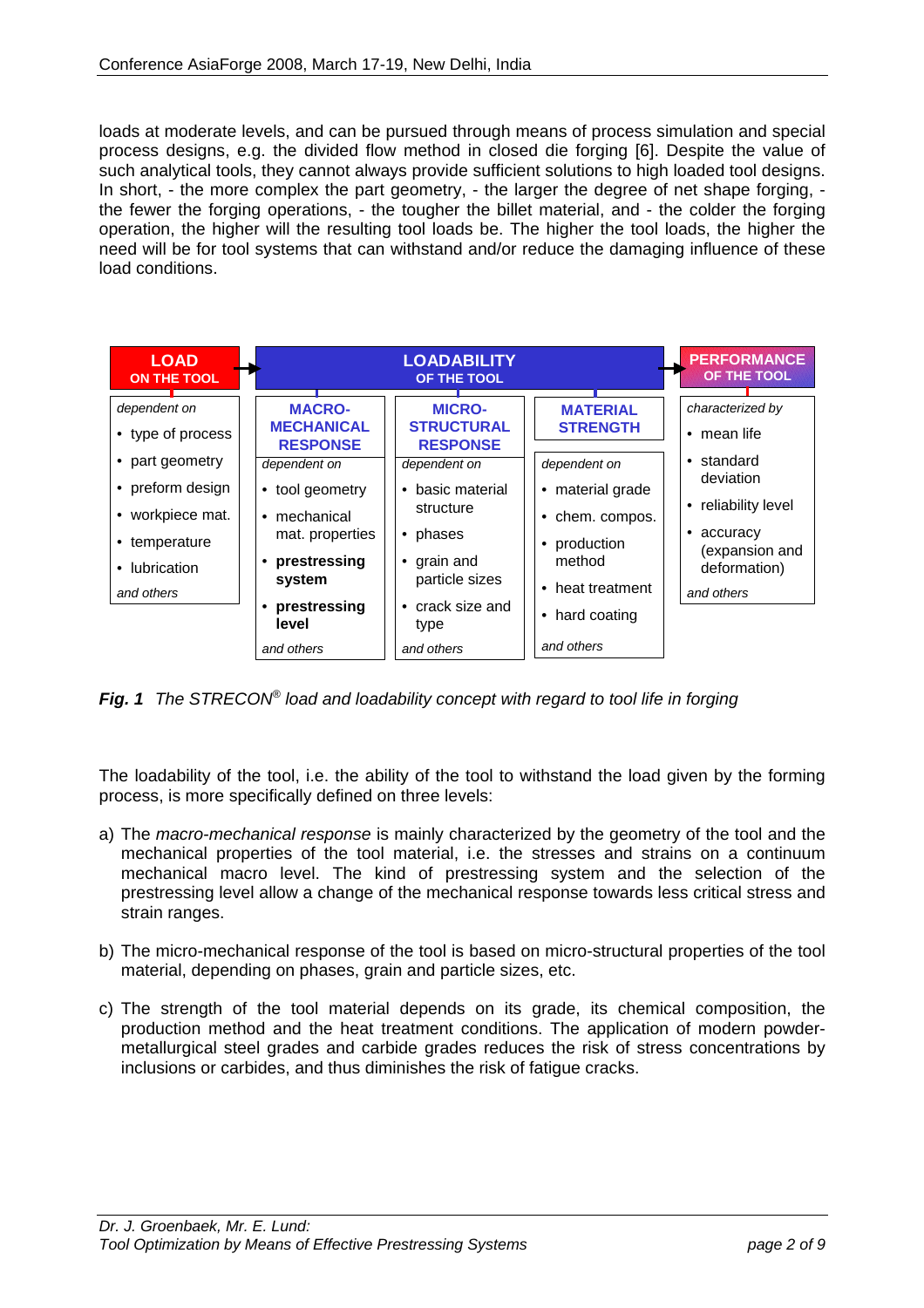Wear and fatigue cracks are the main failure mechanisms that limit tool life. In case of complex high-precision dies for net shape parts, low-cycle fatigue is the dominating failure mechanism. Low-cycle fatigue can be divided into four phases, [7] **Fig. 2**:

- 1. cyclic loading of the undamaged structure,
- 2. initiation of micro cracks (a < 0.1 mm),
- 3. merging of micro cracks to surface defects and larger cracks  $(0.1 < a < 0.5$  mm),
- 4. stable crack growth phase ( $a \ge 0.5$  mm).





*Fig. 2 Phases of low-cycle fatigue Fig. 3 Merging of micro cracks* 

Most complex cold forging dies will be taken out of service and registered as failed during phase 3 where micro cracks merge to larger surface defects of the die (i.e. seen as chipping), and causing burrs on the forging parts. **Fig. 3** shows an example of the merging of micro cracks in a cold forging die made of high-speed steel.

Less complex forging dies, or dies used for warm and hot forging applications are usually not failing due to low cycle fatigue but to wear. The wear failure can either be explained by a high number of forging cycles that simply wear out the die on critical die dimensions, or wear due to heat cracks of the top surface of the die geometry. In the later case the mean service life of the die insert is often reported rather low (a few thousands parts) and would benefit substantially in case of a more heat resistant tool system.

Consequently, a general strategy for optimizing the performance of the forging dies would be required for effectively addressing the different root causes of the die failure. The solution for complex and highly-loaded forging dies will be different from the ones focusing on the life of the forging dies used for warm and hot forging applications. As can be seen in the next paragraph, understanding the cyclic behaviour of the forging die should in any case be regarded as a key parameter for optimizing the performance and service life of the die insert. The essential contribution of the prestressing system will be elaborated.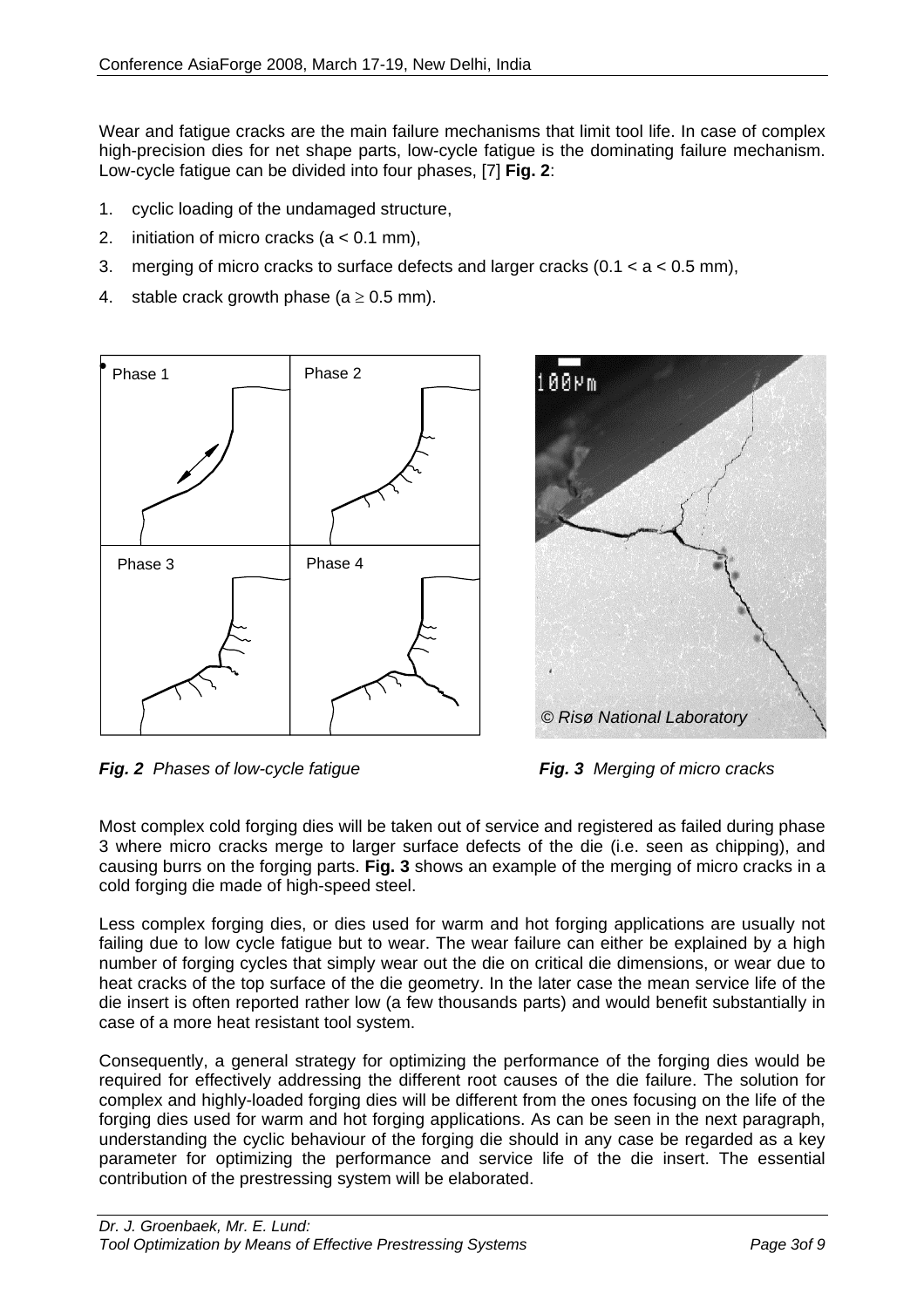## **3 Principal effects of the prestressing system on the stress-strain response of the die**

As shown in the concept model, fig. 1, the stress-strain response of the tool provides the basis to analyse and optimise its loadability on a macro-mechanical scale. **Fig. 4** shows the principal cyclic stress-strain curve of tool material in the loaded area of a forging die. The characteristic parameters of the stress-strain curve, their effects on the fatigue behaviour and ways to

influence them by the prestressing system are discussed in the following.

The design of prestressing systems according to existing guidelines [8,9] mainly aims at obtaining a high compressive prestress in the critical area of the die insert, leading to reduced critical stresses under full process pressure. The level of interference fit between the die and the (inner) stress ring determines the compressive prestress and the stress of the die under maximum load, while the corresponding stress range keeps the same value. Considering the strain response, experimental results of low-cycle fatigue tests [10] show a significant dependency of the level of *mean strain* on the number of cycles to failure. For most of the tool materials tested, a 0.2-0.3% shift in mean strain results in a change of the number of cycles to failure by



*Fig. 4 Principal stress-strain response in the critical point of a prestressed forging tool*

an order of magnitude. Therefore, moving the mean strain towards the compressive range by applying a higher interference will significantly reduce the risk of crack initiation as well.

The level of prestressing is limited by the strength limit of the material properties used for normal stress rings. The yielding point is approx 1000 MPa depending on the material grade, the level of hardness, and type of prestressing system. A double ring system offers about 15- 25% in increased tool loadability compared with the single ring system. In practice, the expected level of interference fit with a single ring will be  $0.4 - 0.5\%$ , and  $0.6 - 0.7\%$  with a double ring solution. In many cases this level of interference will not be optimal for the life and performance of the die insert. This means that the conventional stress ring systems cannot fully address the critical and damaging tensile stresses in dies with complex geometry or exposed to high forging loads.

A considerably higher interference can be obtained when fitting the die insert into a  $STRECON^{\circledcirc}$ strip-wound container (hereafter referred to as STRECON container) [11]. This tool system is manufactured by means of a special 0,1 mm thick steel strip material that is wound around a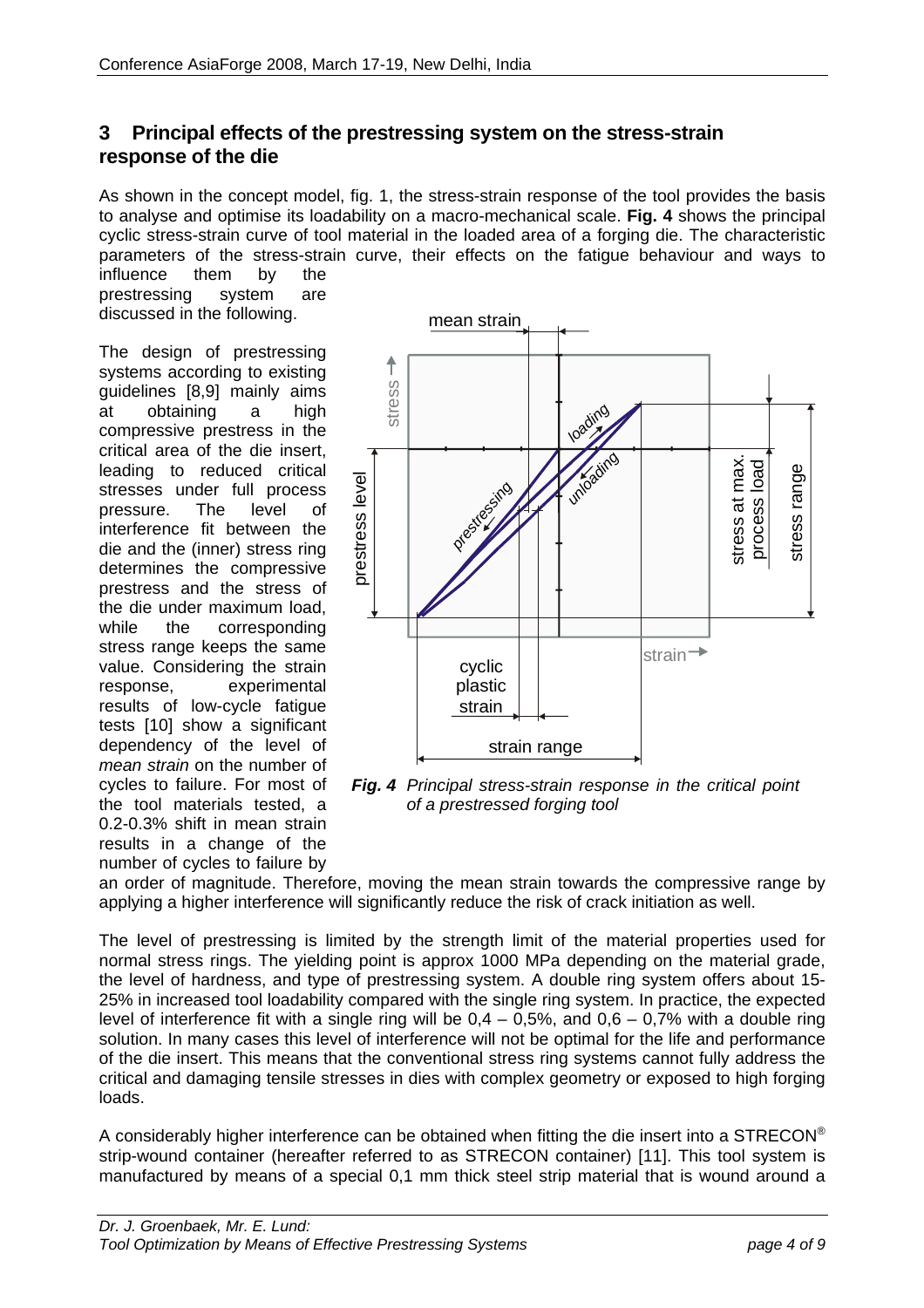material core (i.e. sleeve) of a high-allowed steel grade (e.g. HSS) or of tungsten carbide. **Fig. 5.** shows the principle layout of the STRECON container. The winding process is fully controlled by special machinery that ensures the winding tension of each single layer of the steel strip material.



*Fig. 5 Prestress factors and other tool design factors influencing the tool performance; illustrated with a die mounted into a STRECON® E+ container.* 

The yield strength of the strip material used for the STRECON itself is approx. 2100 MPa; and this unique material attribute combined with a constant stress distribution of the entire strip section is the true explanatory feature of the strength of the STRECON container. During the winding process, the inner sleeve, also called the winding core, is prestressed to such a high level that the inner diameter of the same core is reduced by 1%. This resulting compressive stress of the container is about -2000 MPa, basically allowing the tool designer to assign any level of interference fit that would be required for an optimal die support. The exact of interference is highly dependent on the die geometry and process load but would in most cases vary between 0,6–0,8% for carbide dies, and 0,8–1,0% for steel dies. Because of the strength of the STRECON container (i.e. tool loadability plus (+) 50-100% compared to normal stress rings), the prestressing system will remain fully elastic throughout its service life. No other tool system can offer these design parameters and should be seen as highly effective means in repositioning the die, and the tool system as such, toward the compressive stress state in the stress-strain regime as shown in fig. 4.

The cyclic plastic strains as well as the stress and strain range in the die can effectively be addressed by increasing the stiffness of the prestressing system. In the case of the STRECON container technology, this is done by having the winding core made of tungsten carbide. The Young's Modulus of the tungsten carbide is about 500 GPa, and the resulting overall stiffness of the STRECON container will be approx 400 GPa or twice the level of a normal stress ring. The stiffness of the tool system addresses specifically the strain parameter in the stress-strain regime **Fig.6**. Typically, a STRECON container with a winding core of tungsten carbide (also called STRECON E<sup>+</sup> container) would be able to reduce the deflection of a steel die by 25-30%, and with approx 10% in case of carbide die. The stiffness of the carbide die itself explains the reason for the less impact on the strain behaviour.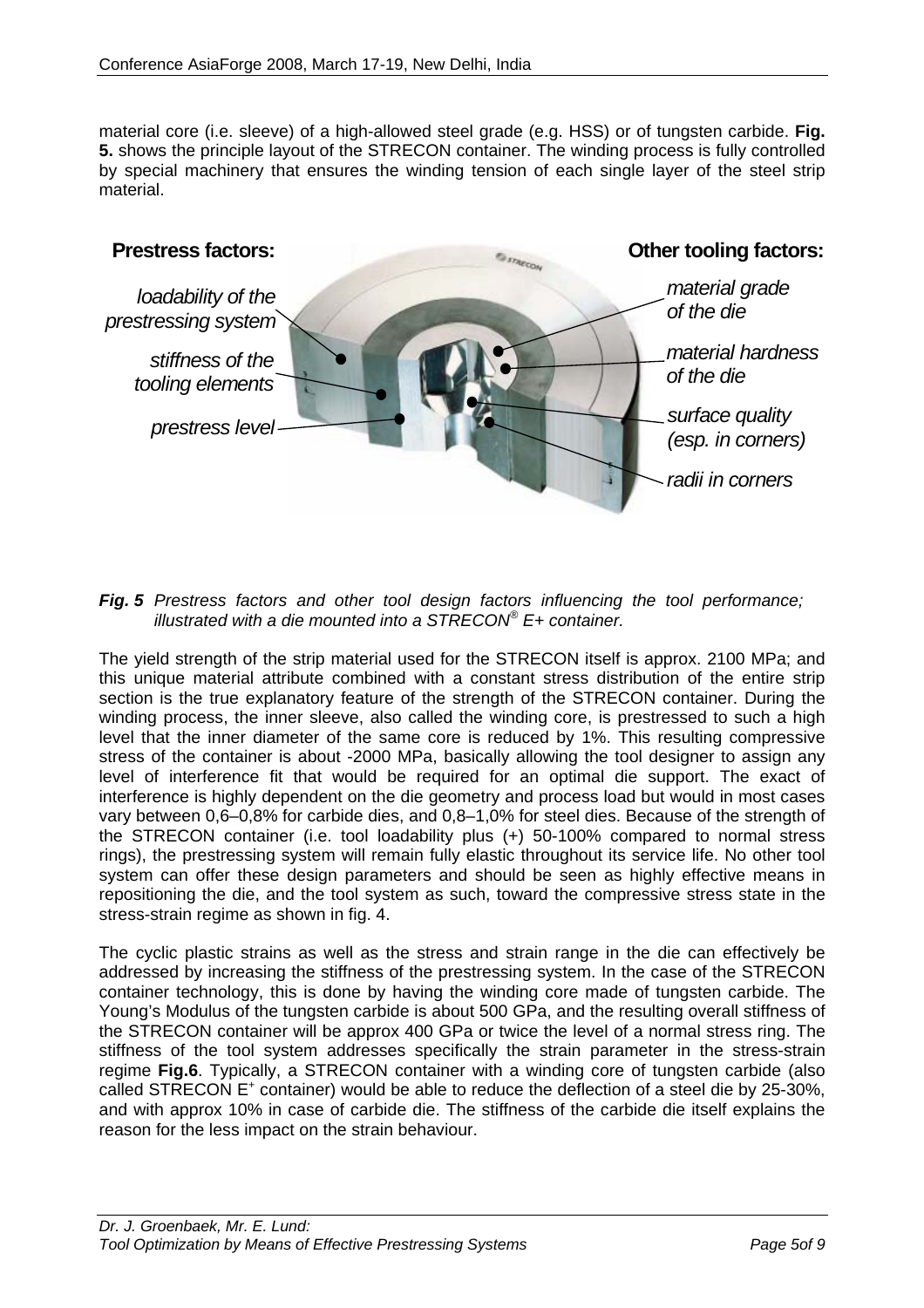

## **4 Prestressing concepts**

Today the most common prestressing system applied worldwide is the single ring system. In many cases this simple prestressing tool would be sufficient to give the required die support, but in large number of cases it would not. The overall tool performance including the extension of the service life of the exposed tool parts would benefit significantly from an optimized tool design including the selection of prestressing system and the level of interference fit. **Fig. 7** provides an overview table of different prestressing systems based on the STRECON stripwound container technology.

| <b>Prestressing of the</b><br>die insert | Winding core of steel                                                                                                                                                                               | Winding core of tungsten carbide                                                                                                                                                                                                                                 |  |  |
|------------------------------------------|-----------------------------------------------------------------------------------------------------------------------------------------------------------------------------------------------------|------------------------------------------------------------------------------------------------------------------------------------------------------------------------------------------------------------------------------------------------------------------|--|--|
| Radial prestressing                      | The die is prestressed in radial<br>direction by means of compressive<br>stress distribution on the outside<br>diameter of the die (i.e. reduced<br>tangential stresses in the die).                | In addition to radial prestressing, the<br>tool system has a higher stiffness due to<br>the carbide inner ring / winding core.<br>The stiffness reduces the stress-strain<br>behaviour of the die, resulting also in<br>less die deflection during process load. |  |  |
|                                          | The system is designed for<br>longitudinal die cracks.<br>Tool systems available:<br>Single ring, double ring,<br>STRECON <sup>®</sup> Basic container                                              | The system is designed for longitudinal<br>die cracks, dies with complex geometry<br>and sharp corners.<br>Tool systems available:<br>STRECON® E <sup>+</sup> container                                                                                          |  |  |
|                                          | In addition to the radial<br>prestressing, the die is prestressed<br>in axial direction. In short, a two-<br>directional die support ensured<br>during tool assembly.<br>The system is designed for | In addition to radial and axial<br>prestressing, the tool system has a<br>higher stiffness that reduces the stress-<br>strain behaviour of the die, resulting<br>also in less die deflection during<br>process load.                                             |  |  |
| Radial and axial<br>prestressing         | transverse and horizontal die<br>cracking.<br>Tool systems available:<br>Single ring and double ring system<br>with axial prestressing feature,<br>STRECON <sup>®</sup> Axi-fit container           | The system is designed complex die<br>and tool designs suffering from<br>transverse and horizontal die cracking.<br>Tool systems available:<br>STRECON® E <sup>+</sup> Axi-fit container                                                                         |  |  |

*Fig. 7 Overview table of prestressing concepts.*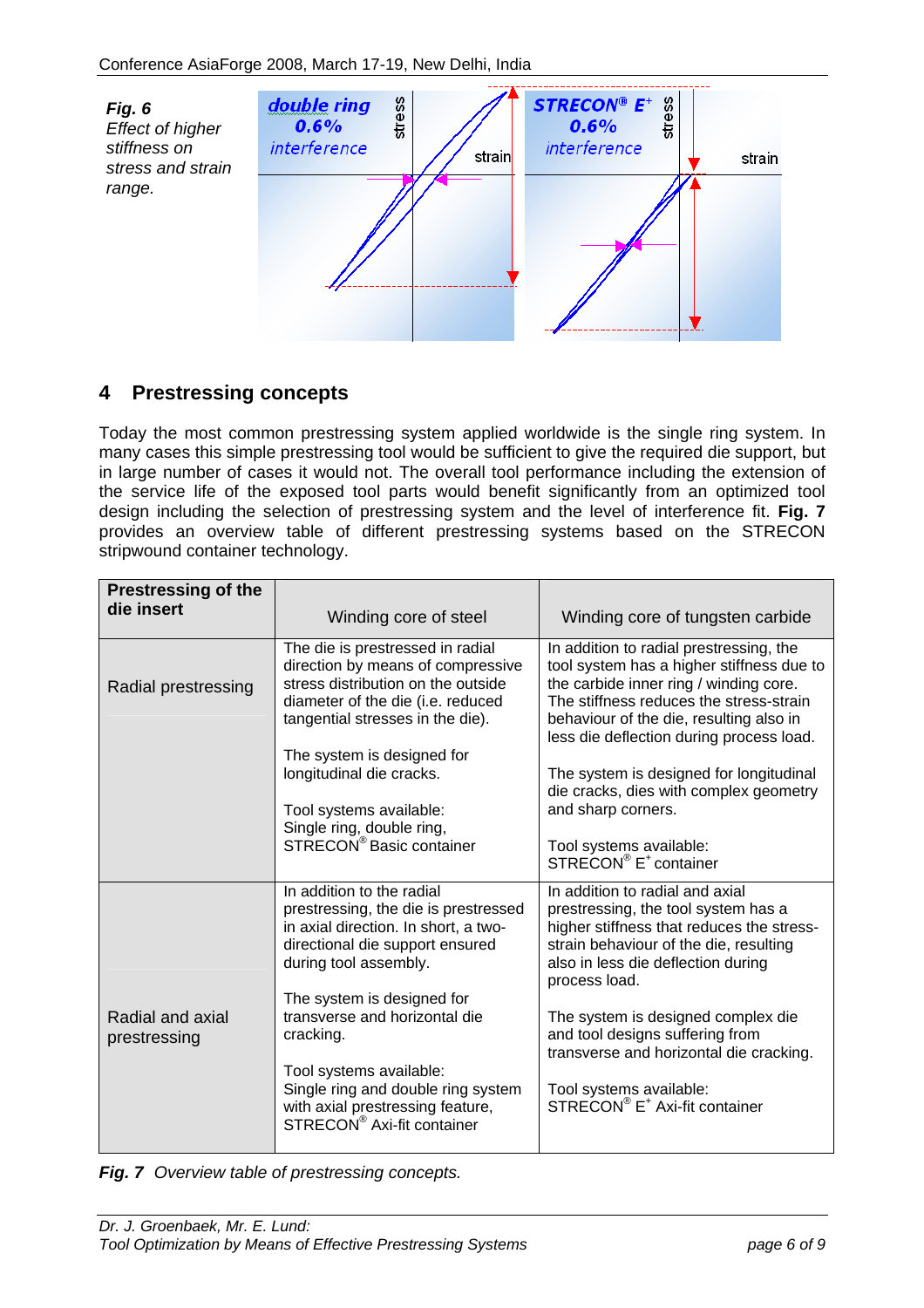**Fig. 8** shows the three mostly applied STRECON prestressing systems that can be applied for cold, warm and hot forging applications. The tool design is adjusted to specific requirements, hereunder exploiting any possibility to build company standard containers allow for a fully flexible tool system.





Additional STRECON prestressing tool concepts are available for special tool applications. The STRECON® OPTI-FIT concept [12] provides axial prestressing by local modification of the nominal, uniform interference: When varying the radial interference in an appropriate way, it is possible to achieve a concave, longitudinal bending of the internal die surface which results in an axial compressive prestress in the area where the stresses are the highest. Furthermore, STRECON has developed a prestressing system called STRECON® Vari-fit [13] that allows for fine adjustment (i.e. a few microns) of the inner diameter of the die insert. Lately, STRECON has taken a patent to a tool system called STRECON<sup>®</sup> Dynafit [14], in which the radial interference fit is partly released after the forging process. This advanced tool system is developed for pressing of parts with small undercuts, barrel shape, etc., and for providing a friction free ejection of the part after the forming process. These special processes cannot be pursued with normal tool designs.

### **5 How to select the optimum prestressing conditions for a precision forging die**

Nowadays, the analysis and optimisation of precision forging dies is significantly supported by finite element programs with advanced features. Thus, the influence of the prestressing, the stiffness of the prestressing system and the die geometry on resulting parameters such as stresses, strains, micro plasticity and deformation in critical regions of the die can be analysed.

As described earlier in this paper, the die performance as well as part accuracy can be significantly improved by choosing the right prestressing system and prestress parameters. Concerning the interference, the objective is to find the prestress level that is high enough to minimize the tensile stresses in the die, without overloading the prestressing system and without exceeding the material limits of the die, illustrated in **Fig. 9**.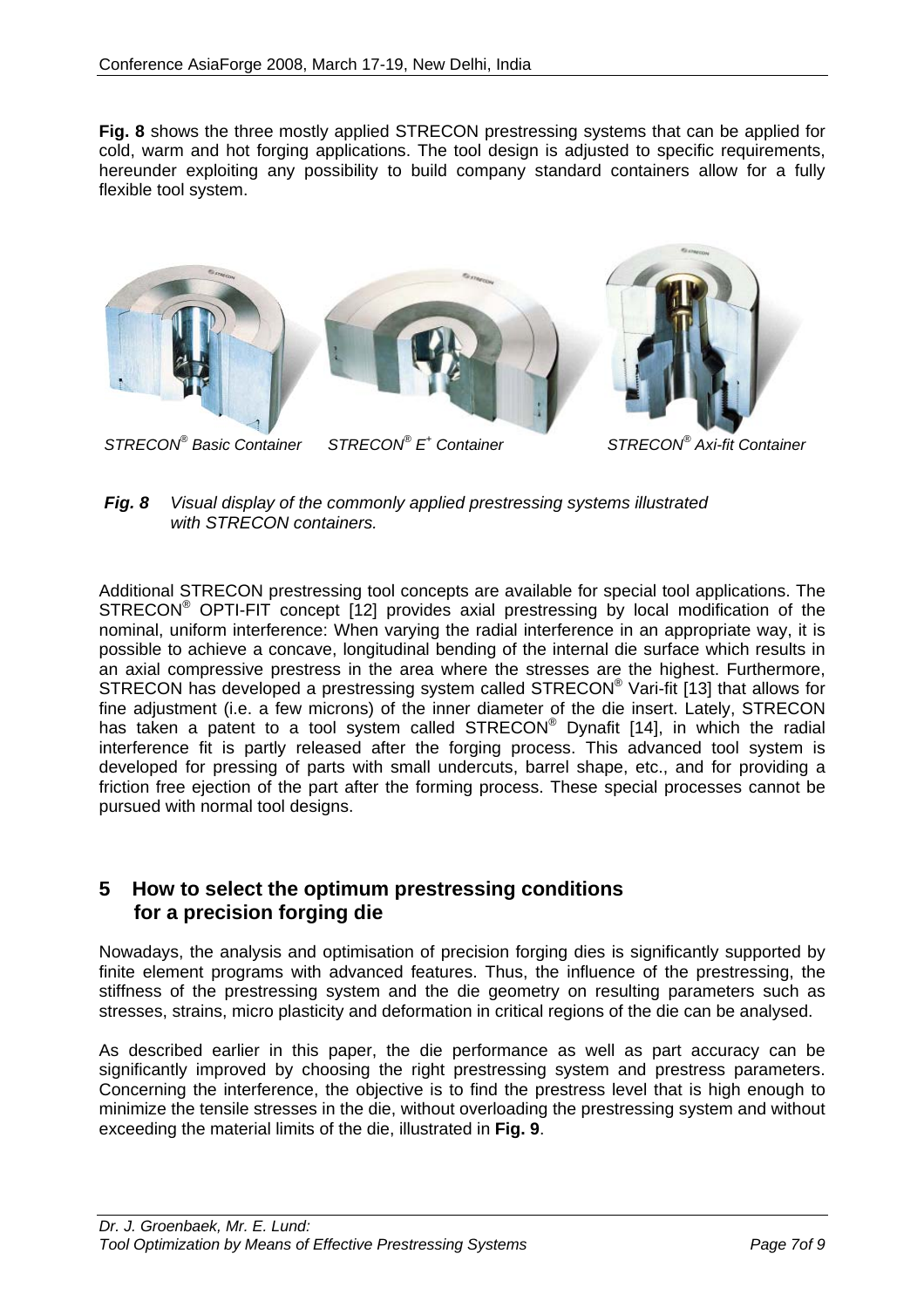| interference / prestress level $\longrightarrow$ |                    |                                                               |                 |                                   |  |  |
|--------------------------------------------------|--------------------|---------------------------------------------------------------|-----------------|-----------------------------------|--|--|
| too Tow                                          | insufficient       | acceptable                                                    | optimum         | too high                          |  |  |
| high tensile<br>stresses                         | still considerable | reduced<br>tensile stresses tensile stresses tensile stresses | minimized or no | compressive<br>prestress too high |  |  |

*Fig. 9. Schematic illustration of the areas for the choice of the prestressing level* 

Due to the limited loadability of conventional prestressing systems, many precision forging dies in practice run on an insufficient prestress level. For system with one or more stress rings, the allowable interference is limited to a rather low level because the stress rings plastify and get damaged locally at higher prestress levels. As mentioned earlier, this level is about 0,4% interference for single stress rings, and about 15-25% higher for double stress rings. This limit is not practical limit for the STRECON container because of the strength properties. Actually, a key issue of not to assign too much prestressing to the die as this will equally damaging to the die insert.

In many cases with high die loads and complex die geometries, the stress and strain amplitude is just too large to be within the elastic limit, and a certain amount of yielding cannot be avoided. Since the tool materials are more sensitive to tensile than to compressive yielding, it is usually recommendable to accept a rather high prestress level. However, if the die is manufactured in the prestressed condition and taken out afterwards for surface coating, too excessive prestressing may directly lead to damage and residual tensile stresses in the die after disassembly – in this case, special attention must be paid to the maximum interference.

In practice it shall be recommended to pursue the "perfect" tool design in small and controlled steps. Modern analytical analysis and simulation programs are a great help in designing the tools for precision forging, but production testing would still be required in order to confirm the computer work performed by engineers and tool designers. Furthermore, great attention shall be paid to the actual manufacture of the tools. Quite often we see that non optimal tool manufacture can explain premature failure of the tools designed and used for precision forging applications.

## **6 Conclusion / outlook**

The tool performance and tool life plays an important role to ensure that net-shape forging can be realized in a technologically as well as economically successful way. The choice of the proper prestressing system and optimisation of prestress design makes it possible to improve the tool performance with regard to die life and precision, thus ensuring high productivity.

Advanced prestressing systems, e.g. with stripwound containers with a winding core made of high grade tool steels or cemented carbide and containers with adjustable diameter of the die insert, contribute significantly to expand the process limits as well as the tool performance.

On the way towards optimized tool performance, also the other parameters influencing tool life have to be taken into account. Therefore, STRECON® A/S is involved in the research and development activities to optimise the whole tooling system, including the interactions of stripwound containers with advanced die design, high performance tool materials and coatings, advanced modelling of materials, and at latest to optimise the performance of the active functional surfaces on metal forming tools through of nano-scale surface finishing by Robot Assisted Polishing . [12], through the RAP –200 machine developed by STRECON A/S.